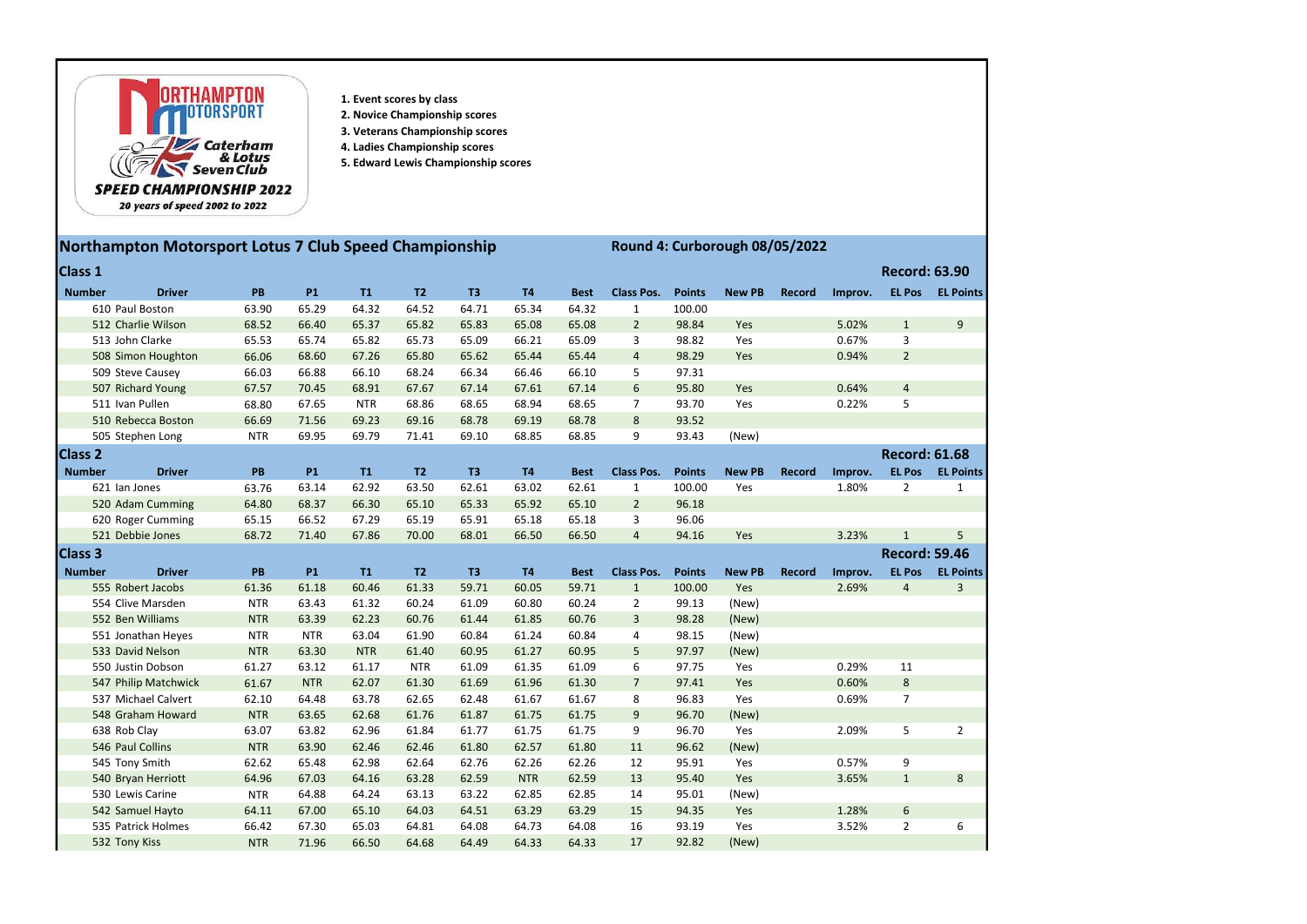|                | 629 Steve Robinson               | <b>NTR</b>     | 69.37                | 67.10 | 65.78          | 65.95          | 64.95     | 64.95       | 18                | 91.94         | (New)         |               |         |                      |                  |
|----------------|----------------------------------|----------------|----------------------|-------|----------------|----------------|-----------|-------------|-------------------|---------------|---------------|---------------|---------|----------------------|------------------|
|                | 541 Aled Garner                  | 64.38          | 67.34                | 65.60 | 65.31          | 65.11          | 65.68     | 65.11       | 19                | 91.71         |               |               |         |                      |                  |
|                | 531 Geoff Corker                 | 63.47          | 70.80                | 66.79 | 65.95          | 65.30          | 65.46     | 65.30       | 20                | 91.44         |               |               |         |                      |                  |
|                | 539 Roger Legg                   | 65.81          | 68.21                | 66.45 | 66.55          | 66.21          | 65.46     | 65.46       | 21                | 91.22         | Yes           |               | 0.53%   | 10                   |                  |
|                | 642 Malcolm Hickey               | 61.80          | <b>NTR</b>           | 66.78 | 0.00           | 0.00           | 0.00      | 66.78       | 22                | 89.42         |               |               |         |                      |                  |
|                | 529 Ben Robinson                 | <b>NTR</b>     | <b>NTR</b>           | 70.46 | 68.39          | 66.80          | 67.26     | 66.80       | 23                | 89.39         | (New)         |               |         |                      |                  |
|                | 538 Laura Ferguson               | 71.29          | 73.62                | 71.82 | 72.03          | 72.52          | 69.34     | 69.34       | 24                | 86.12         | Yes           |               | 2.74%   | 3                    | 4                |
|                | 636 Alex Holmes                  | <b>NTR</b>     | 76.81                | 89.55 | 72.37          | 71.54          | 70.28     | 70.28       | 25                | 84.97         | (New)         |               |         |                      |                  |
| <b>Class 4</b> |                                  |                |                      |       |                |                |           |             |                   |               |               |               |         | <b>Record: 59.62</b> |                  |
| <b>Number</b>  | <b>Driver</b>                    | PB             | <b>P1</b>            | T1    | T2             | T <sub>3</sub> | <b>T4</b> | <b>Best</b> | <b>Class Pos.</b> | <b>Points</b> | <b>New PB</b> | <b>Record</b> | Improv. | <b>EL Pos</b>        | <b>EL Points</b> |
|                | 573 Chris Whitlow                | <b>NTR</b>     | 62.07                | 60.74 | 60.24          | 60.19          | 59.83     | 59.83       | $\mathbf{1}$      | 100.00        | (New)         |               |         |                      |                  |
|                | 564 James Thornton               | <b>NTR</b>     | 64.30                | 63.14 | 60.48          | 60.35          | 59.87     | 59.87       | $\overline{2}$    | 99.94         | (New)         |               |         |                      |                  |
|                | 570 Robert Spencer               | 60.60          | 64.62                | 61.47 | 62.50          | 60.71          | 59.96     | 59.96       | $\mathbf{3}$      | 99.79         | Yes           |               | 1.06%   | 5                    |                  |
|                | 572 Jeremy Davies                | 59.99          | 64.49                | 61.45 | 60.29          | 60.83          | 60.77     | 60.29       | 4                 | 99.24         |               |               |         |                      |                  |
|                | 568 Tom Scanlan                  | 65.05          | 66.09                | 67.69 | 61.95          | 61.67          | 60.48     | 60.48       | 5                 | 98.93         | Yes           |               | 7.03%   | $\mathbf{1}$         | 10               |
|                | 574 Michael Sankey               | 60.04          | 63.17                | 61.88 | 61.81          | 61.30          | 60.84     | 60.84       | 6                 | 98.34         |               |               |         |                      |                  |
|                | 571 Chris Alston                 | 63.01          | 63.32                | 62.21 | 63.21          | 62.08          | 62.62     | 62.08       | $\overline{7}$    | 96.38         | Yes           |               | 1.48%   | $\overline{a}$       |                  |
|                | 569 Andy Gorner                  | 64.77          | 67.43                | 63.86 | 64.06          | 64.57          | 62.42     | 62.42       | 8                 | 95.86         | Yes           |               | 3.63%   | $\overline{2}$       | $\overline{7}$   |
|                | 567 Jolyon Walkling              | 64.58          | 65.85                | 68.36 | 64.74          | 64.57          | 63.44     | 63.44       | 9                 | 94.31         | Yes           |               | 1.77%   | 3                    |                  |
| <b>Class 5</b> |                                  |                |                      |       |                |                |           |             |                   |               |               |               |         | <b>Target: 58.29</b> |                  |
| <b>Number</b>  | <b>Driver</b>                    | PB             | <b>P1</b>            | T1    | T2             | T <sub>3</sub> | <b>T4</b> | <b>Best</b> | <b>Class Pos.</b> | <b>Points</b> | <b>New PB</b> | Record        | Improv. | <b>EL Pos</b>        | <b>EL Points</b> |
|                | 684 Shaun Elwell                 | <b>NTR</b>     | 60.23                | 59.51 | 59.56          | 58.75          | 58.63     | 58.63       | $\mathbf{1}$      | 100.00        | (New)         |               |         |                      |                  |
|                | 585 Graham Denholm               | <b>NTR</b>     | 62.40                | 59.57 | 60.42          | 59.67          | 60.63     | 59.57       | $\overline{2}$    | 98.43         | (New)         |               |         |                      |                  |
|                | 584 Gill Elwell                  | <b>NTR</b>     | 76.66                | 66.46 | 64.40          | 64.47          | 64.94     | 64.40       | 3                 | 91.05         | (New)         |               |         |                      |                  |
|                | 682 Nick Haynes                  | <b>NTR</b>     | 68.23                | 66.80 | 65.33          | 64.66          | 64.78     | 64.66       | $\overline{4}$    | 90.68         | (New)         |               |         |                      |                  |
|                | 583 Andrew Skinner               | <b>NTR</b>     | 74.78                | 68.19 | 67.88          | 67.76          | 68.35     | 67.76       | 5                 | 86.53         | (New)         |               |         |                      |                  |
|                | 582 Julia Weiskrantz             | <b>NTR</b>     | 77.21                | 73.42 | 69.08          | 73.16          | 69.74     | 69.08       | 6                 | 84.88         | (New)         |               |         |                      |                  |
| <b>Class 7</b> |                                  |                |                      |       |                |                |           |             |                   |               |               |               |         | <b>Record: 54.54</b> |                  |
| <b>Number</b>  | <b>Driver</b>                    | PB             | <b>P1</b>            | T1    | T <sub>2</sub> | T <sub>3</sub> | <b>T4</b> | <b>Best</b> | <b>Class Pos.</b> | <b>Points</b> | <b>New PB</b> | <b>Record</b> | Improv. | <b>EL Pos</b>        | <b>EL Points</b> |
|                | 599 Simon Rogers                 | 54.54          | 56.30                | 54.61 | 53.97          | 54.21          | 54.42     | 53.97       | $\mathbf{1}$      | 100.00        | Yes           | Yes           | 1.05%   | $\mathbf{1}$         |                  |
|                | 597 David Thomas                 | <b>NTR</b>     | 63.94                | 61.43 | 60.85          | 60.34          | 60.78     | 60.34       | $\overline{2}$    | 89.45         | (New)         |               |         |                      |                  |
|                |                                  |                |                      |       |                |                |           |             |                   |               |               |               |         |                      |                  |
|                | <b>Novice Championship</b>       |                |                      |       |                |                |           |             |                   |               |               |               |         |                      |                  |
| <b>Number</b>  | <b>Driver</b>                    | <b>Score</b>   | <b>Position</b>      |       |                |                |           |             |                   |               |               |               |         |                      |                  |
| 530            | Lewis Carine                     | 94.61          | 1                    |       |                |                |           |             |                   |               |               |               |         |                      |                  |
| 505            | <b>Stephen Long</b>              | 92.82          | $\overline{2}$       |       |                |                |           |             |                   |               |               |               |         |                      |                  |
| 535            | Patrick Holmes                   | 92.80          | 3                    |       |                |                |           |             |                   |               |               |               |         |                      |                  |
| 532            | <b>Tony Kiss</b><br>Ben Robinson | 92.43          | $\overline{4}$       |       |                |                |           |             |                   |               |               |               |         |                      |                  |
| 529<br>636     | <b>Alex Holmes</b>               | 89.02<br>84.61 | 5<br>$6\phantom{1}6$ |       |                |                |           |             |                   |               |               |               |         |                      |                  |
|                |                                  |                |                      |       |                |                |           |             |                   |               |               |               |         |                      |                  |
|                | <b>Veterans Championship</b>     |                |                      |       |                |                |           |             |                   |               |               |               |         |                      |                  |
| <b>Number</b>  | <b>Driver</b>                    | <b>Score</b>   | <b>Position</b>      |       |                |                |           |             |                   |               |               |               |         |                      |                  |
| 570            | Robert Spencer                   | 99.44          | 1                    |       |                |                |           |             |                   |               |               |               |         |                      |                  |
| 610            | <b>Paul Boston</b>               | 99.35          | $\overline{2}$       |       |                |                |           |             |                   |               |               |               |         |                      |                  |
| 513            | John Clarke                      | 98.18          | 3                    |       |                |                |           |             |                   |               |               |               |         |                      |                  |
| 574            | <b>Michael Sankey</b>            | 98.00          | $\overline{4}$       |       |                |                |           |             |                   |               |               |               |         |                      |                  |
| 547            | Philip Matchwick                 | 97.00          | 5                    |       |                |                |           |             |                   |               |               |               |         |                      |                  |
| 509            | <b>Steve Causey</b>              | 96.68          | 6                    |       |                |                |           |             |                   |               |               |               |         |                      |                  |
| 548            | Graham Howard                    | 96.30          | $\overline{7}$       |       |                |                |           |             |                   |               |               |               |         |                      |                  |
| 546            | <b>Paul Collins</b>              | 96.22          | $\bf 8$              |       |                |                |           |             |                   |               |               |               |         |                      |                  |